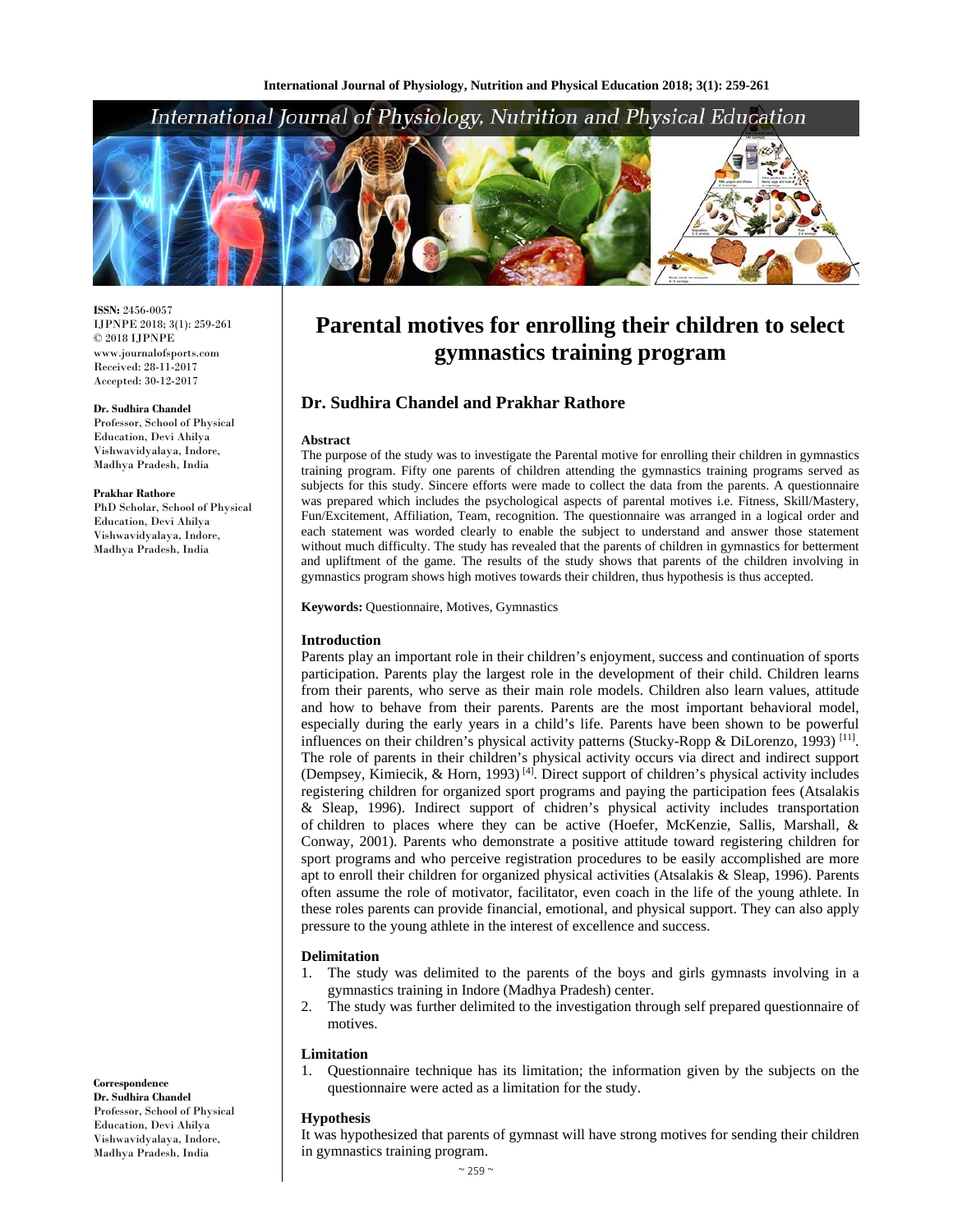### **Procedure**

Parents of 51 gymnasts regularly attending the gymnastics training program were served as respondents for the purpose of the study and Questionnaire method were employed to collect the relevant data regarding the parental motives for enrolling their children's in gymnastics. During the practice session parents who bring their wards to the center approached personally by the researcher and remaining questionnaire were sent to the residences of the children whose parents did not pay frequent visit to gymnastics center. Purpose of the study and necessary instruction were explained to the parents in detail as well assured them that the responses given by them would be kept strictly confidential and utilized for the research purpose only. The percentage of the responses was calculated after obtaining from the questionnaire.

#### **Results and Discussion**

| <b>Table 1:</b> Parental motives questionnaire responses tables |  |  |  |
|-----------------------------------------------------------------|--|--|--|
|-----------------------------------------------------------------|--|--|--|

| S. No.            | <b>Ouestions</b>                                                                 | I Agree | I'm Not Sure   | I Didn't Agree |
|-------------------|----------------------------------------------------------------------------------|---------|----------------|----------------|
| 1.                | I want my children to practice Gymnastics because it is "mother of all sports"   | 48%     | 2%             | 1%             |
| $\overline{2}$ .  | I want my children to practice Gymnastics, in order to be active                 | 48%     | 3%             | $\overline{0}$ |
| 3.                | I want my children to learn new skills from Gymnastics                           | 46%     | 5%             | $\Omega$       |
| 4.                | I want my children to get better on their life by practicing Gymnastics          | 44%     | 6%             | 1%             |
| 5.                | I want my children to be totally fit from Gymnastic                              | 46%     | 5%             | $\overline{0}$ |
| 6.                | I want my children to be healthy by practicing Gymnastics                        | 47%     | 4%             | $\Omega$       |
| 7.                | I want my children to make and have friend by joining the Gymnastics program     | 39%     | 11%            | 1%             |
| 8.                | I want my children to learn Gymnastics for excitement                            | 45%     | 5%             | 1%             |
| 9.                | I want them to learn Gymnastics, to stand out from other kids                    | 46%     | 4%             | 1%             |
| 10.               | I involved them in Gymnastics to win competitions                                | 45%     | 3%             | 3%             |
| 11.               | I Involved them in Gymnastics to win scholarships                                | 31%     | 10%            | 10%            |
| 12.               | Involving them in Gymnastics makes them special                                  | 49%     | 1%             | 1%             |
| 13.               | I want them to have fun by practicing Gymnastics                                 | 38%     | 4%             | 9%             |
| 14.               | I want them to participate for motor development                                 | 48%     | 4%             | $\mathbf{0}$   |
| 15.               | I want them to be a part of better Gymnastics team                               | 51%     | 0%             | $\mathbf{0}$   |
| 16.               | Gymnastics make them look good                                                   | 50%     | 1%             | $\mathbf{0}$   |
| 17.               | Gymnastics make them very energetic                                              | 48%     | 3%             | $\overline{0}$ |
| 18.               | Gymnastics make them learn to get along with others                              | 47%     | 4%             | $\Omega$       |
| 19.               | Gymnastics make them learn about self control                                    | 48%     | 3%             | $\Omega$       |
| 20.               | Gymnastics make them to feel good                                                | 46%     | 4%             | 1%             |
| 21.               | I want to see my children as a great Gymnast                                     | 46%     | 4%             | 1%             |
| $\overline{22}$ . | Gymnastics make them to gain their confidence level                              | 48%     | 3%             | $\Omega$       |
| 23.               | I let them join the Gymnastics program as they likes the coach                   | 36%     | 8%             | 7%             |
| 24.               | I want them to please their friends who wants them to practice Gymnastics        | 28%     | 17%            | 6%             |
| 25.               | I want them to prepare to earn money for sports in the future through Gymnastics | 25%     | 12%            | 14%            |
| 26.               | I want my children to reduce risk of disease                                     | 45%     | 4%             | 2%             |
| 27.               | I want my children to help control their weight                                  | 42%     | 6%             | 3%             |
| 28.               | I want to help them to move their anger through Gymnastics                       | 41%     | 6%             | 4%             |
| 29.               | I want my children to get flexibility from Gymnastics                            | 47%     | 4%             | $\mathbf{0}$   |
| 30.               | I let them join the program as they like Gymnastics                              | 49%     | $\overline{c}$ | $\overline{0}$ |

| <b>Table 2:</b> Graphical Re-presentation of overall responses |
|----------------------------------------------------------------|
|----------------------------------------------------------------|



The results of the study shows that parents of the children involving in Gymnastics training program show high motives towards their children, thus hypothesis is accepted.

children in Gymnastics since the responses have shown significant results in all aspect i.e. Fitness, Skill/Mastery, Fun/Excitement, Affiliation, Team recognition.

There is a prevalence of parental motives for inspiring their

The result of the study can serve as a motivational force to the